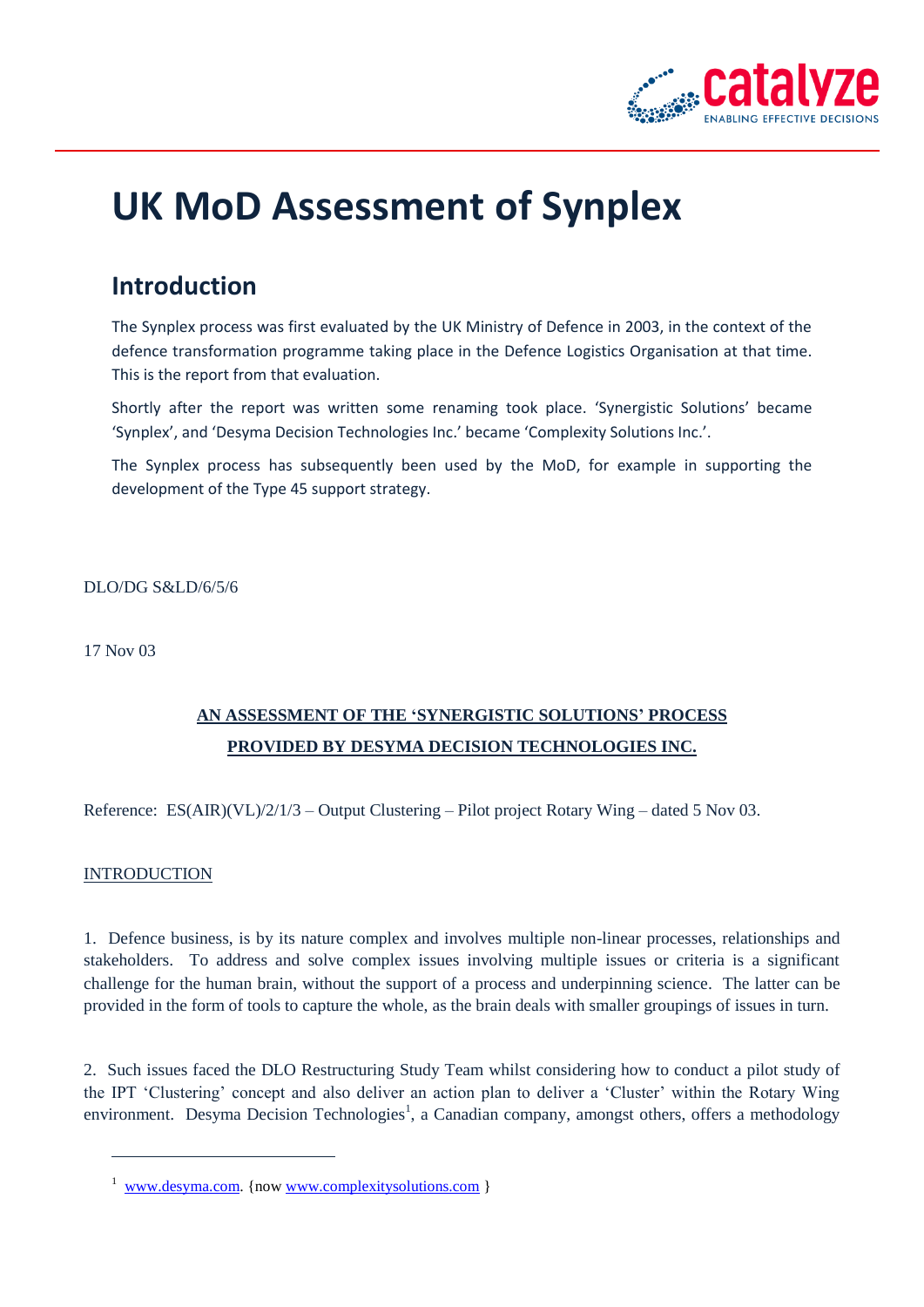known as 'Synergistic Solutions<sup>,2</sup> to address and resolve such relationally complex problems. During the period of this work Desyma operated in the UK through an agent, called Future Focus<sup>3</sup>.

#### AIM

3. The aim of this study was to assess the effectiveness of Desyma's 'Synergistic Solutions' approach with regard to solving relationally complex problems, using the Rotary Wing Pilot Project (Ref A) as a case study. This work also forms part of a wider ongoing DLO Org Eff study<sup>4</sup> looking at available decision support processes and supporting tools which could assist decision making and complex problem solving within the DLO.

#### BACKGROUND

4. In order for organisations to make fully informed and effective decisions or develop strategies involving complex issues, the use of Decision Conferencing as part of a Socio-Technical process is increasingly seen as an efficient and effective way of doing this, both in the Public and Private sectors. Within the MoD, the techniques are being used by the ECC to compile the Equipment Programme, within Fleet to provide In-Service Support priorities to the WSA for certain Platforms and also to assist Strategy development.<sup>5</sup> The Socio aspect is captured by the use of Decision Conferencing, where the Decision Makers and Subject Matter Experts (SMEs) are brought together and facilitated to address the targeted issue. The Technical aspect is addressed by the use of a software tool to capture and relate the views of the group, into an understandable and useable format to inform the group and the decision makers. Without such a tool, when tackling complex issues, it is hard for the brain to make the necessary comparisons and relational links, in order to make a fully informed decision. Desyma, amongst others, offers one such solution based upon complexity theory<sup>6</sup>. Similar Socio-Technical processes are also available from other UK companies e.g. Catalyze Ltd<sup>7</sup>. Desyma's solution has been used by numerous American and Canadian companies and corporations for Strategic & Business Planning, Business Analysis, Project Planning, Process Re-engineering and Problem Solving.

5. As part of the DLO Restructuring Study, the Rotary Wing environment was chosen as a pilot project to test emerging views on how the DLO End State might best be delivered. Two Workshops were held (30 Sep – 2 Oct and  $22 - 24$  Oct 03), facilitated by Desyma and jointly co-ordinated by Future Focus and DLO Org Eff staff, to explore, capture and prioritise a multitude of Issues and Challenges identified by the RW SMEs, which included RW IPTLs, DOps RW, DLO HQ, Customer and Industry Reps. Their task was to address the following issue:

**.** 

<sup>&</sup>lt;sup>2</sup> Desyma promotional material/presentation is available in hard copy from Org Eff Sea.

 $3$  Desyma have since withdrawn their association with Future Focus.

<sup>&</sup>lt;sup>4</sup> 'Decision Support Processes and Tools Study' by DLO HQ Org Eff Sea - due to complete in early 04.

<sup>&</sup>lt;sup>5</sup> Further information can be found at http://www.decision-conferencing.com.

<sup>&</sup>lt;sup>6</sup> The Praxis Equation: Design principles for Intelligent Organisation, Michael D McMaster, Knowledge Based Development Co Ltd, 1997 – Chapter 6 - Resolving Complex Problems.

<sup>7</sup> [www.catalyze.co.uk](http://www.catalyze.co.uk/) – Catalyze solutions are based upon Decision Theory and use Multi-Criteria Decision Analysis (MCDA) techniques within the Decision Conference environment. Contact Org Eff Sea for further info.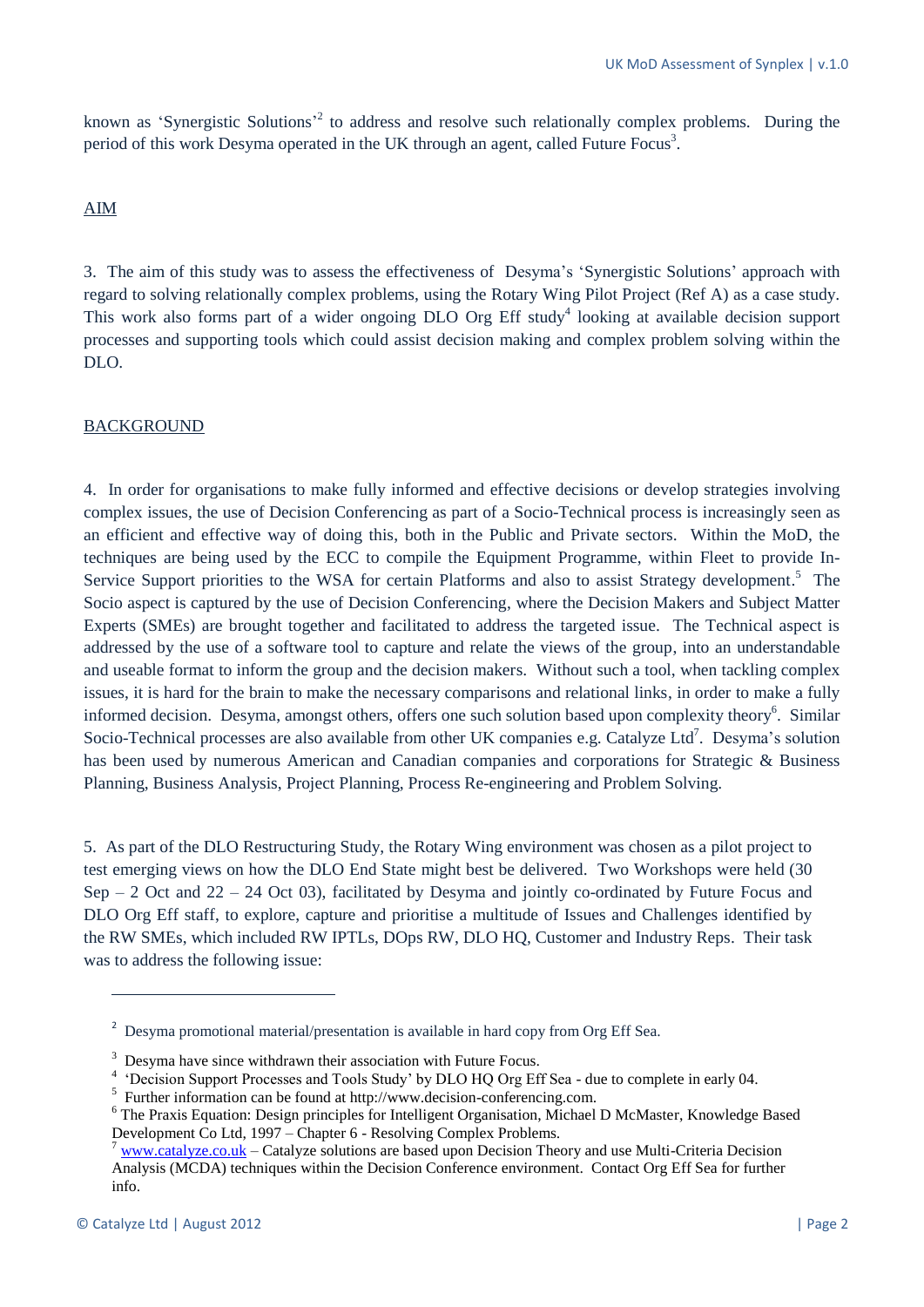How to deliver by 1 Apr 04, the DLO business model for the RW '*environment?*' across new to service and legacy capabilities, to deliver optimum output to Customers, through the E2E process, whilst maximising our financial contribution towards achieving the Strategic Goal.

#### THE 'SYNERGIST SOLUTIONS' PROCESS

6. The 'Synergistic Solutions' process is based upon the use of facilitated Decision Conferencing workshops and the use of a bespoke software package to capture the relationships between the issues and challenges generated by the attendees. A key point to note is that the success of Decision Conferencing is significantly dependant upon the need for continual attendance by participants throughout the process, in order that the group's level of understanding is raised together. It also prevents going over old ground when someone enters the group half way through the process, when retrograde steps can occur. In outline the process used was:

- Planning meeting with the 'owner' of the issue:
	- Review the situation as it currently exists
	- Define the issue (initial definition)
	- Agree on the desired outcome
	- Design the team
- Internal Communications between the client, team members and their organisations
	- Identify the issues to be worked on
		- Obtain the commitment of time
- Planning meeting with the 'owner' to formulate a Trigger Question in order to generate team thoughts on the issues and challenges related to the key issue being addressed.
- Send out Background info and Trigger Question to Workshop attendees.
- Workshop(s)  $(2 \times 3 \text{ days or } 3 \times 2 \text{ days})$ :
- Generation and capture of issues and challenges (environmental scan/reality check)
- Assess issues and challenges in terms of how they influence or aggravate each other ending up with an influence map.
- Capture and record any assumptions, strategic issues.
- Select those key issues and challenges captured by the influence map, which are considered a priority.
- Define success criteria any plan must meet ('Must Meet Criteria')
- Develop and agree clear Objectives to address the key issues and challenges.
- Develop a list of key actions to deliver the identified Objectives.
- Within groups develop at least 3 options/plans to address the key issues/challenges and to meet the identified Objectives.
- Review the Action Plans/Options against the "Must Meet Criteria"
- Select the best implementation plan or develop a hybrid and translate that into an overall Project Plan consisting of timed and sequenced actions with clearly identified leads for each Objective and owners of the associated actions, from within the group/workshop participants.
- Consider time duration and resource implications of each action and collectively, for the chosen Plan.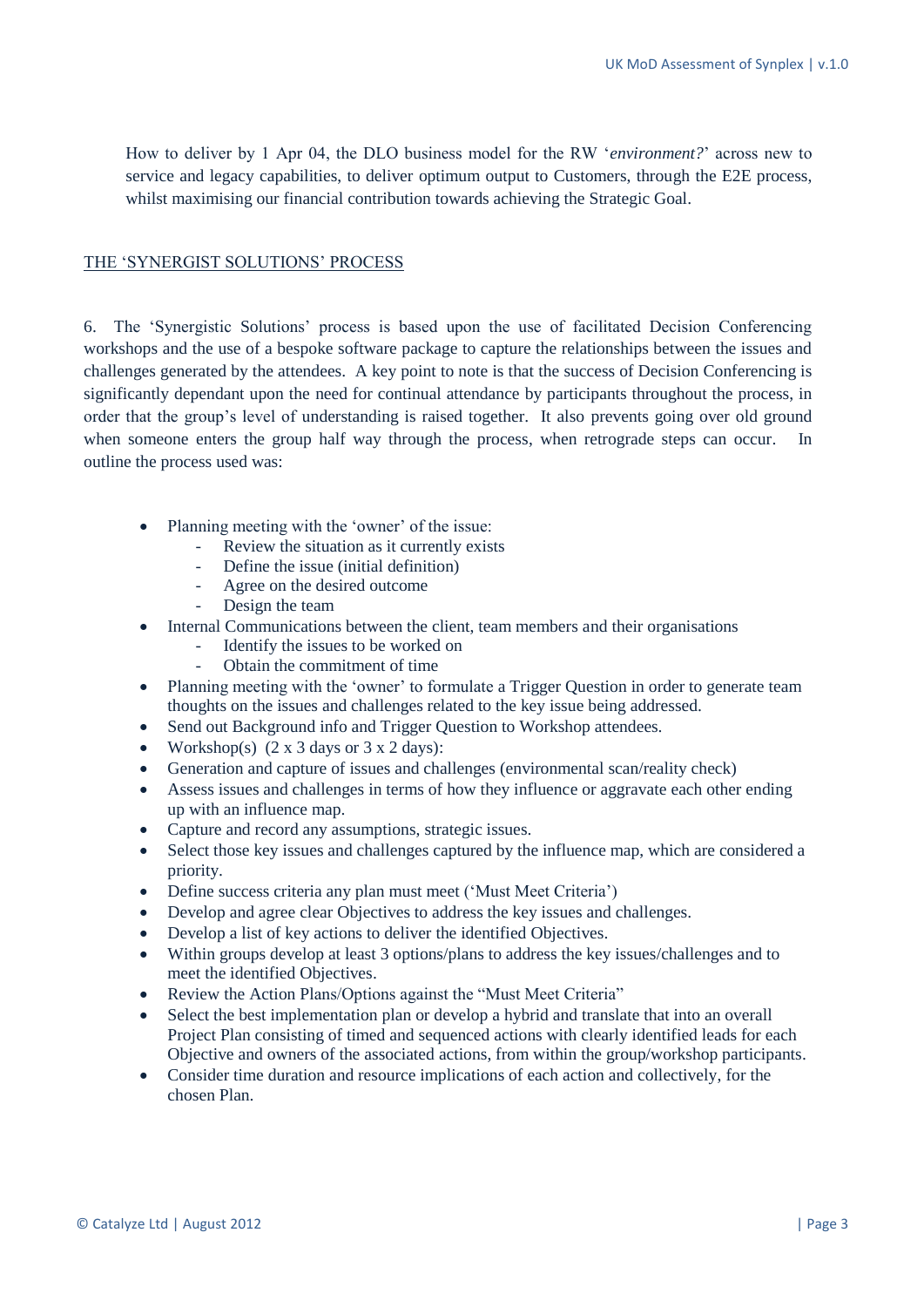7. In simple terms, the RW SMEs were locked in a room without windows for three days at a time. The aim was to pool all available experts and empower them to make 'strategic' decisions. Delegates were asked to generate the Issues and Challenges as they saw them against a Trigger Question which was:

"Given that the new business model<sup>8</sup> will require new structures to allow it to work effectively and efficiently, **what are all the issues, challenges, problems and opportunities we face in optimising the RW 'cluster' to deliver the optimum output to customers?** (within the framework of the E2E processes and maximising our financial contribution to the Strategic Goal). "

8. At the first workshop, Desyma used their bespoke software tool to capture and sort, (based upon the participants' judgements) the multiple issues and challenges etc. into an influence map; in essence a reality check or environmental scan of the current and associated RW problems. The group also informed and added to, given assumptions and captured strategic issues out with their remit. Once content with the influence map, the group developed a set of success criteria which any plan developed, must satisfy. The team agreed the issues and challenges which were most important and needed solving first. Against these key issues and challenges, the group developed SMART objectives which, when met should solve the problems.

9. At the second workshop, participants developed a list of key actions to deliver the identified Objectives. Participants then took ownership of the Objectives with lead and supporting roles agreed. The group then developed an overall time sequenced plan to deliver the Objectives, address the Key Issues and satisfy the Must Meet Criteria.

10. The group also looked at options for budgetary structures and the roles of 2\* Domain leads as well as ways of making sufficient headroom in terms of time and resources to deliver the Plan. The Final plan will be put forward for consideration by the DLO Top Team on 24 Nov 03. The commitment shown by delegates was impressive. It was a commendable achievement to concentrate all RW IPTLs and other experts in one place for 3 days at a time. The assembled expertise and brainpower generated a joint understanding which enabled the workshop to analyse, in depth, the key issues surrounding the DLO. The group demonstrated their commitment to the RW environment change and now fully own the proposed Plan. This work may well pioneer the way in which the DLO Restructuring Study Team will move forward. The workshop has also provided a number of significant issues for the DLO and Defence as a whole to consider.

#### **ANALYSIS**

 $\overline{a}$ 

11. The following criteria were used to assess Desyma and the 'Synergistic Solutions' process:

a. Client awareness and handling.

<sup>8</sup> Now known as the End State.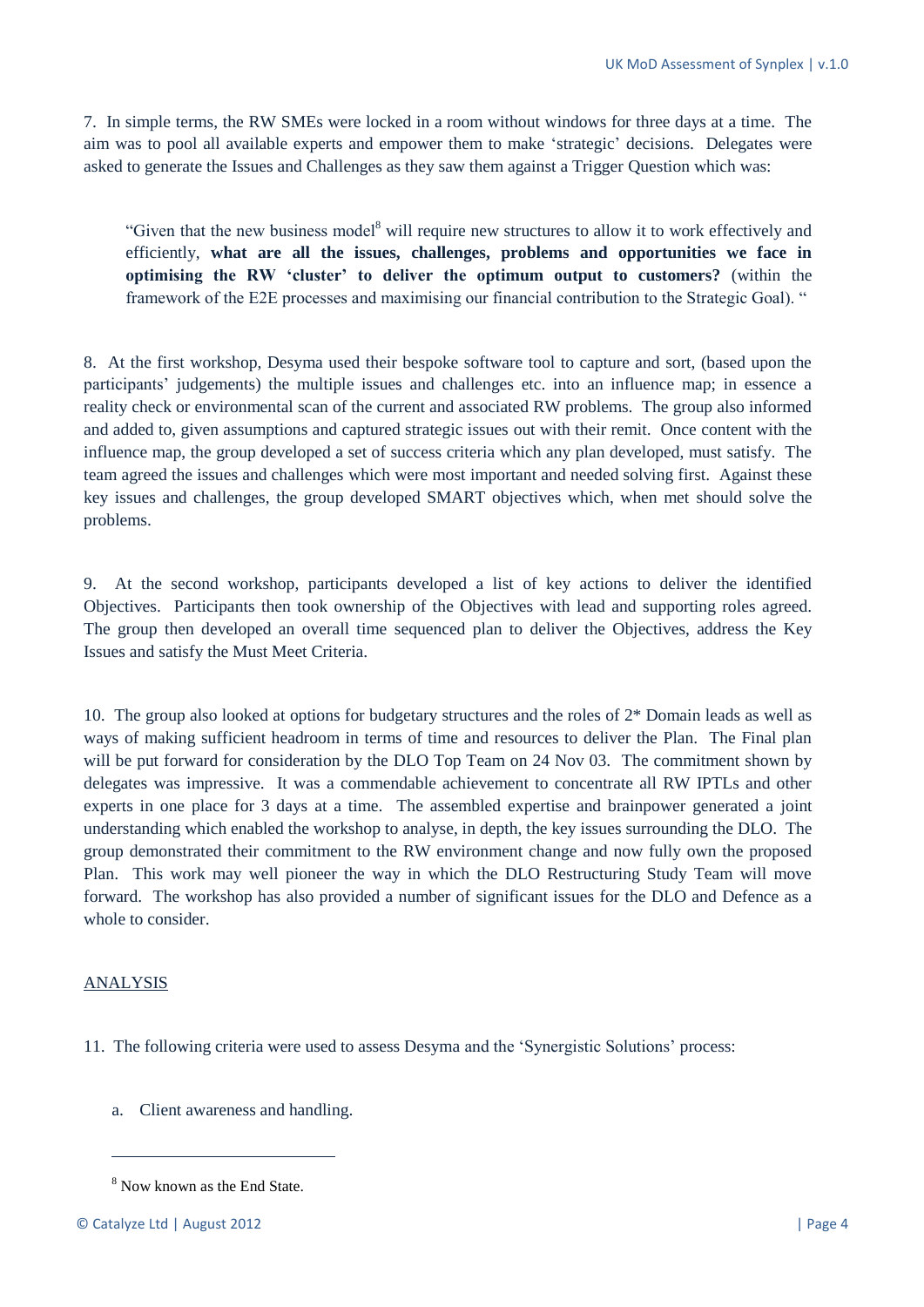- b. Corporate Experience.
- c. Flexibility of Desyma and their process.
- d. Applicability of the process.
- e. Utility / Ease of Use / Tempo.
- f. Facilitation Expertise.
- g. Quality of Deliverables.
- h. Participant ownership of Issues, Objectives and Action Plan at end of Workshops.
- i. Cost / Benefit / Effectiveness.

12. Client Awareness and Handling. Desyma quickly familiarised themselves with how, within the MoD, the DLO and FLC relationship functions and achieved a requisite overview of the Smart Acquisition process. There were some initial issues regarding charges for their services, through their UK Agent (Future Focus), which were resolved through negotiation before the Workshops commenced.

13. Corporate Experience. Desyma's promotional material shows evidence of considerable interventions at the Corporate Level across a multitude of large Canadian/US/UK and European businesses and Public Sector organisations. It became evident during the Workshops that Desyma were able to draw upon a considerable depth of corporate experience and best practice.

14. Flexibility of Desyma and Process. During the workshops, Desyma ably retained their focus upon the agreed deliverables but remained flexible to the group's needs and issues as they arose. They were able to take on additional tasking mid-workshop and deliver. The process appears to be sufficiently flexible to deal with a myriad of complex issues and problem types.

15. Applicability of The 'Synergistic Solutions' Process. The use of facilitated Decision Conferencing to address issues and challenges and to develop Strategic Thinking in an informed way is considered to be most effective. Its success relies upon dedicated time commitment from participants, with engagement from start to finish. The Desyma software can be used to address Strategic & Business Planning, Business Analysis, Project Planning, Process Re-engineering and Problem Solving. It appears ideally suited to support any future DLO Restructuring work. However, the Desyma Software tool **cannot** be used to conduct Balance of Investment (BOI) tradeoffs in terms of Cost/Benefit/Time/Performance/Risk.<sup>9</sup>

16. Utility / Ease of Use / Tempo. The Decision Conference process may appear, by its nature, time consuming in the short term, however if the quality of the product is sufficiently high this far out weighs the time investment of participants, particularly if long standing or strategic issues can be resolved. The application of the Desyma software product was quickly understood by participants through their collective use and visibility of the tool and its product. The software is licensed and requires a trained user. It provides an auditable trail of the captured issues and challenges, definitions and shows relational judgements made by the group.

**.** 

<sup>&</sup>lt;sup>9</sup> Catalyze software packages are ideally suited to BOI - Cost/Benefit analysis, including adjustment for Risk, and also support Strategic development and optimisation of Outputs.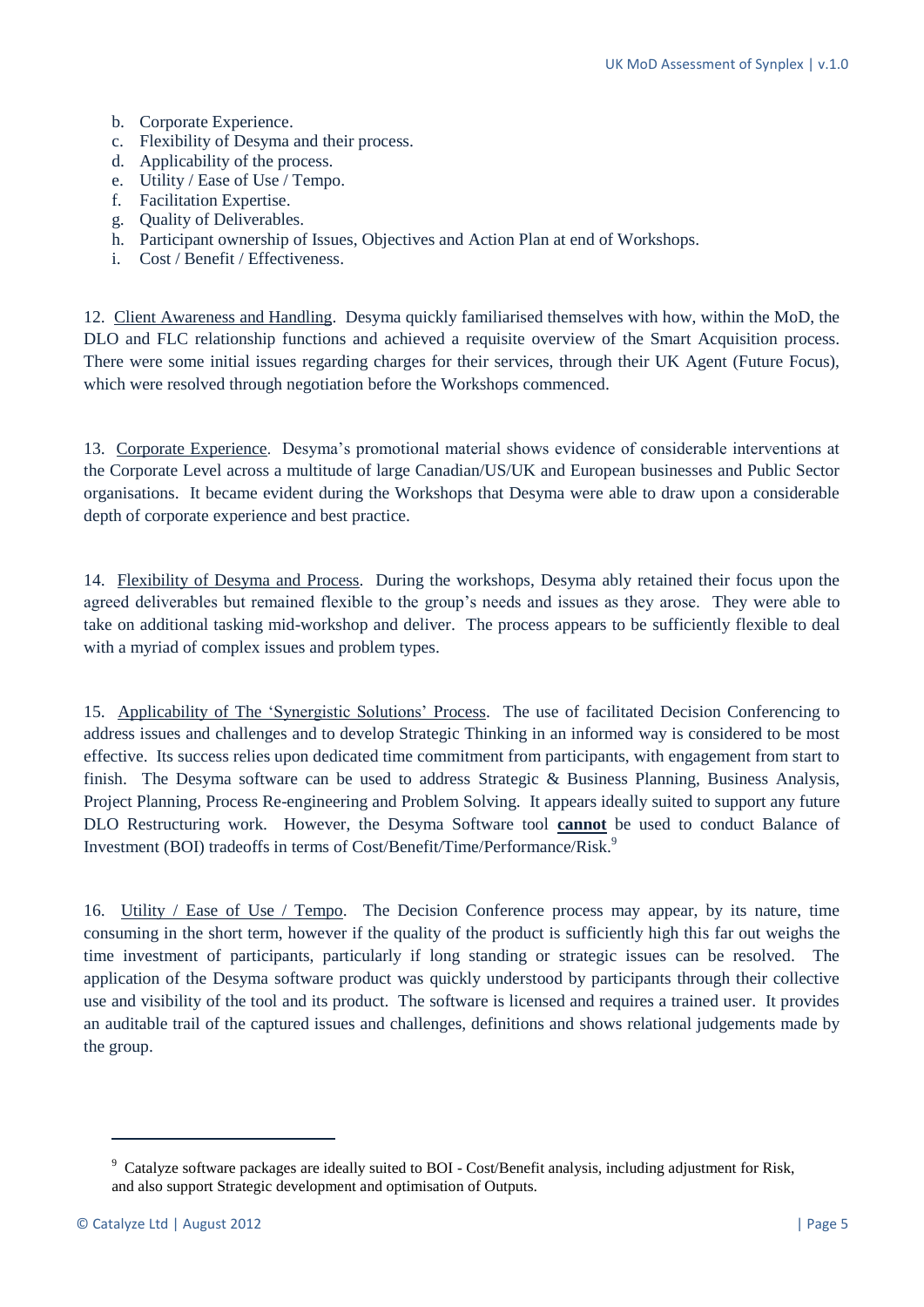17. Facilitation Expertise. Desyma were experienced and adept at group facilitation, were able to draw upon significant corporate knowledge and were sensitive to the group dynamics. They also drove the group, as appropriate, to achieve the required deliverables within the timescales.

18. Quality of Deliverables. The specific Desyma contracted deliverables were:

- a. A deep understanding of all the key factors underlying and controlling the 'issue' and in particular how these factors relate to each other within the overall context of the current, complex situation.
- b. An 'influence map' (structural model) of the key leverage issues and their relationships that will open up opportunities for effective action.
- c. A deep respect for, and new ability with, the type of conversation that is necessary for fast resolution of other complex issues.
- d. An Action Plan for resolving the situation.

It was clearly evident as the Workshop progressed that the group had developed a deep understanding (Deliverable a.) of the key factors and how they related to each other as reflected by the comprehensive 'influence map' (Deliverable b.). The Decision Conference style of approach (Deliverable c.) and the language used within them, to address complex issues, was bought into by the participants. Lastly, an outline Action Plan (Deliverable d.) was developed and then expanded upon within Microsoft Project by the Workshop participants for time duration and likely resources required. The Action plan satisfied the 'Must Meet Criteria'.

19. Participant Ownership of Solution. At the end of the second day of the last Workshop, the Desyma facilitators were able to stand back, whilst the participants facilitated themselves in the detailed production of the Action Plan, demonstrating they had obvious ownership of the Plan and resolve to address the 'issue'.

20. Cost / Benefit / Effectiveness. The total Cost for 6 Days of concentrated effort to produce a solution to the complex 'issue' was approx £54K (not including participants' salaries) broken down as follows:

- a. Desyma/Future Focus (Discounted) Charges £30K (ex-VAT) (Normal Charge £50K (ex-VAT) + expenses)
- b. Workshop and Business facilities, Accommodation and Meals for a Total of 41 People (most full and some part-time participation) - £24K.

If the proposed solution to the 'issue' is endorsed by the DLO Top Team, the perceived benefits<sup>10</sup> that will be delivered in terms of transforming the RW IPT business, effectiveness and finance, would appear to far out way the Costs in terms of money and manpower effort and time expended, with a proposed solution being delivered in a relatively short time scale. The benefits of the proposed solution remain to be realised, however, the high level of commitment demonstrated by the RW change champions suggests a high potential for realising the desired end state.

 $\overline{a}$ 

 $10$  See Reference – Paras 10, 11 and 12.